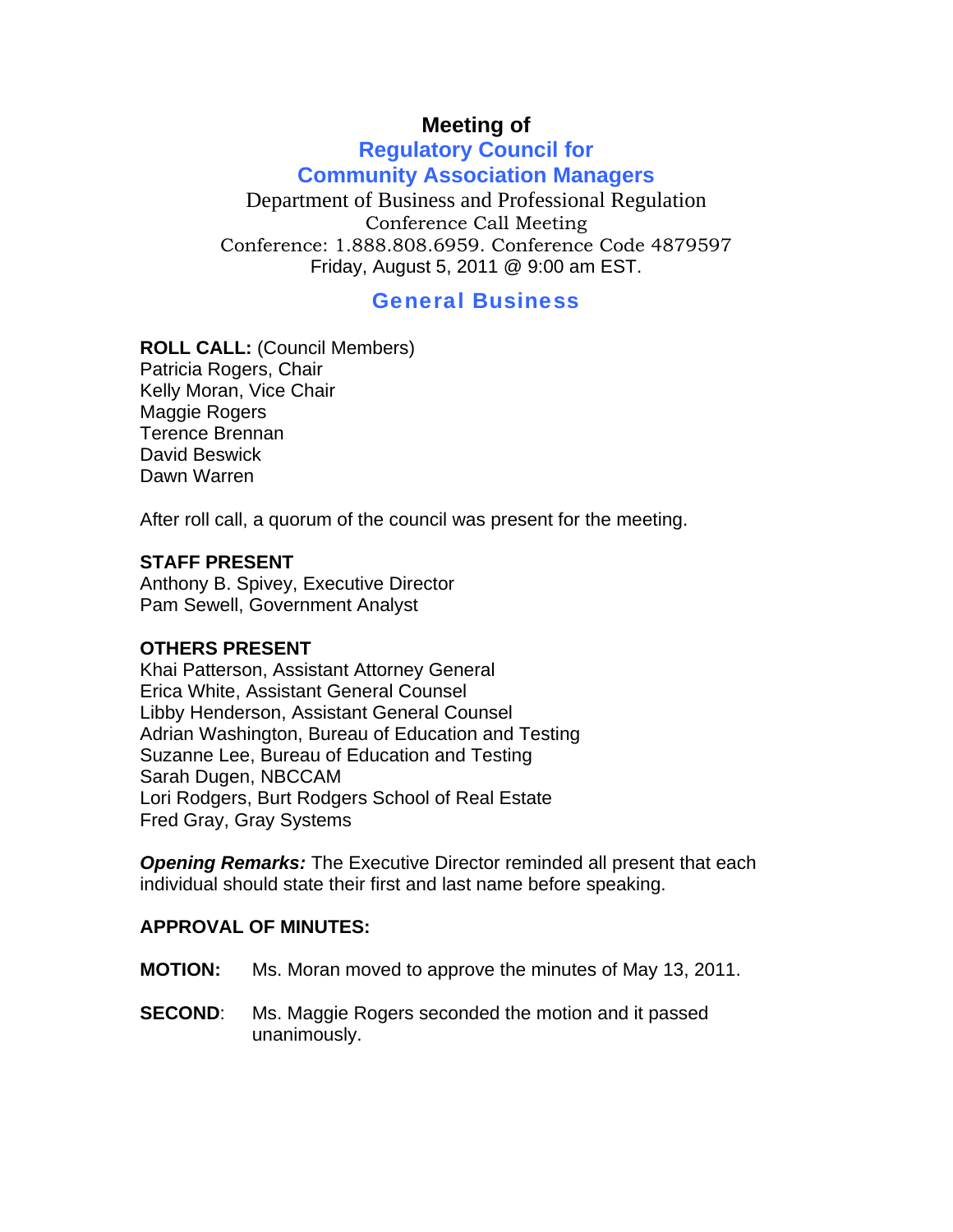# **CHAIR REPORT: (Patricia Rogers)**

Ms. Patricia Rogers reminded the board the next meeting will be an in-person meeting and the council will discuss legislative issues and education requirements at the November meeting. Additionally Ms. Rogers asked that the department update the council on any legislative priorities.

# **COUNSEL REPORT: (Khai Patterson)**

Ms. Patterson directed the council's attention to page 12 of the agenda regarding Rule 61E14-4.001, F.A.C. Mr. Spivey was asked to explain the current status which based on a conversation with Assistant Attorney General Mr. Dror Lewy, this rule is being withdrawn at this time for further review and compliance with the procedures as outlined by the Office of Fiscal Accountability and Regulatory Reform (OFARR).

# **PROSECUTING ATTORNEY REPORT: (Erica White)**

Ms. White informed the council that an additional attorney, Ms. Henderson has been assigned to assist with the case load because of the number of cases in litigation. Ms. White indicated that the Department currently has approximately 301 open cases at this time. Ms. White noted various trends in the cases are being seen in the department, mainly consisting of a lack of understanding by CAMS to follow the needs of the governing documents of the association. After further discussion of this matter, Kelly Moran recommended to Ms. White that placing information in the CAM public information brochure to advise CAMS and homeowners of the laws with regard to records inspection and return of records may help alleviate some of the complaints being filed against CAMS.

# **EXECUTIVE DIRETOR: (Anthony 'Tony' Spivey)**

Mr. Spivey informed the council of the new policy of the department that only cases that have been found probable cause will now be on the web site as opposed to placing all initial complaints on the site. The public does have access to the information through the process of a records request.

Mr. Brennan expressed disagreement with the new procedure of the department and indicated he felt the department policy is a circumvention of the "sunshine law" because the policy does not allow the public access to the complaints. After Mr. Brennan's comments, Ms. Maggie Rogers made a motion to the council to set aside the department's action.

**MOTION:** Ms. Maggie Rogers motioned to have the department staff set aside the decision of removing all complaints not having probable cause until the issue can be discussed further at the November meeting. Before voting on the motion, Ms. White advised the council they do not have disciplinary authority so they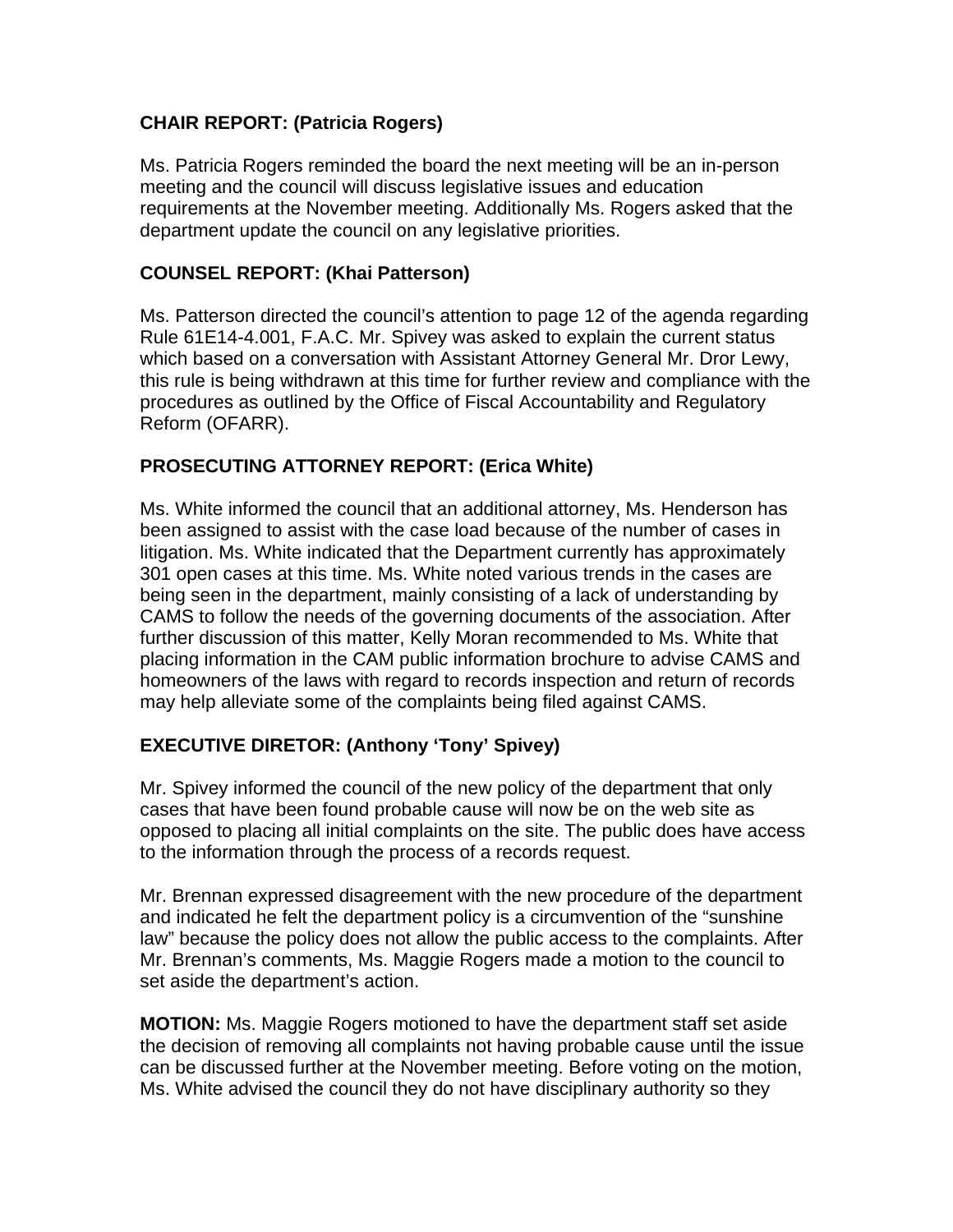cannot vote to have the policy set aside by the department. Ms. Patterson confirmed this to council.

**SECOND:** Mr. Brennan seconded the motion.

After considerable discussion of the issue between council members, a roll call vote was done on the motion. The motion failed by a vote of four to two with all members save Mr. Brennan and Ms. Maggie Rogers voting to uphold the motion.

After completion of the vote, Mr. Brennan challenged the votes of Mr. Beswick and Ms. Warren, indicating because of outstanding issues they were not qualified to vote. Ms. Patterson advised the council this was a moot point because removing the two votes would result in a tie and the motion would die. Based on the advice of council, Ms. Rogers instructed the council to move forward as it would not be appropriate to address the matter any further.

# **Expert Witnesses**

Mr. Spivey provided a list of the three expert witnesses used by the department in CAMS cases. Ms. Patricia Rogers requested that the department provide additional information on the direct management experience of the CAM experts. She felt that the department should provide this information for review by the council. Ms. Rogers additionally recommend the council provide standards for the expert witnesses to the department.

# **CAM Continuing Education**

The council addressed a request from Ms. Lori Rodgers and Mr. Fred Gray regarding which specific legal update course a licensee should take for credit towards their required CE credits. They felt that Rule 61E14-4.001(3)(a) is not clear on which particular legal update course should be taken. The council will discuss this matter further at the November meeting.

## **Public Information Brochure**

The council expressed pleasure in the design of the first draft brochure. Ms. Moran indicated she would like to start drafting additional brochures for council review, possibly three so that the council will have four brochures available.

## **Dennis Warren Letter**

The discussion of Dennis Warren letter was tabled by the council until the November meeting.